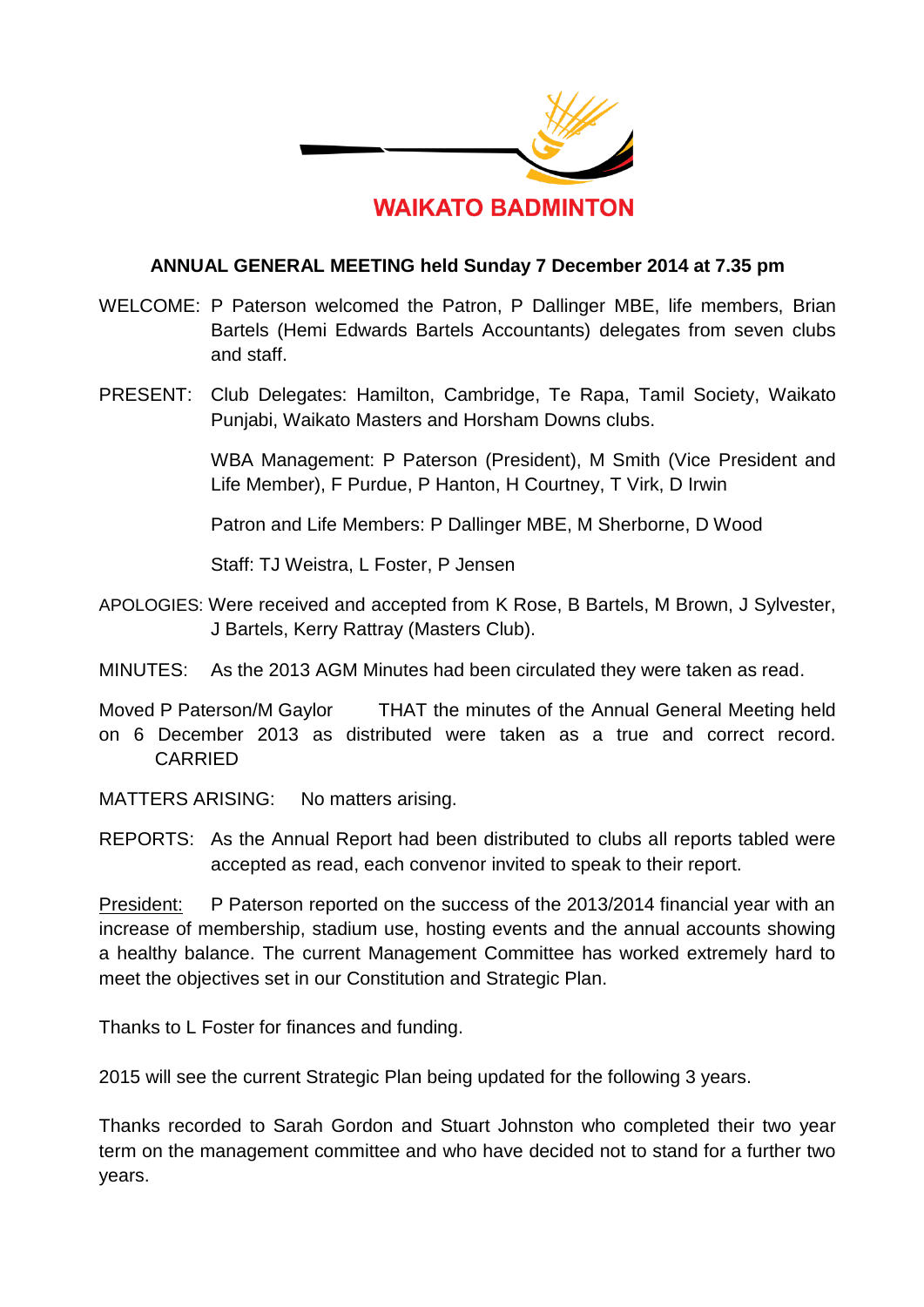Financial Report: Brian Bartels spoke to the 2013/2014 Financial Statement with explanations of the various accounts pointing out the Inter Association items to be rechecked.

Grant funding that had been allocated to Administration in 2013 was now allocated to Coaching (Sport Development account) with the CEO position being partly paid by general operating funds.

Thanks recorded to B Bartels and W Wang of Hemi Edwards Bartels for the compilation of the accounts.

Moved P Paterson/A Ball THAT the annual accounts as compiled and reviewed by Hemi Edwards Bartels, Accountants be received, adopted and approved. CARRIED

Budget: TJ tabled to the 2014/2015 budget showing the 2013/214 actuals. Although it was not necessary for the budget to be approved, the submitted report gave clubs the opportunity to be kept up to date with WBA's financial future planning.

CEO: TJ introduced P Jensen to the committee as some of the club members present may not met or had contact with him. Peter's family had fitted in extremely well with the two girls playing badminton, Lena helping as a volunteer at tournaments, painting various parts inside the stadium and various other jobs.

TJ reiterated thanks to the staff, Management Committee, and volunteers for their support over the past year.

2015 calendar copies were available to those present to keep all clubs up to date with the various tournaments already scheduled. TJ suggested that if any club intended to host tournaments, then the calendar would be a valuable tool to make sure such events did not clash with those already scheduled.

2015 International: although WBA had expressed an interest in holding an International April, with Tahiti cancelling their tournament WBA needs to discuss the timing of a Waikato International with Badminton NZ.

P Paterson recorded a vote of thanks to TJ Weistra for his leadership, proactive marketing skills and innovative ideas to raise funds which was acknowledge by acclamation.

KiwiSport: In Amy Wright's absence TJ gave a brief outline of her work with the various school students. Although the main aim was to get school children playing in clubs, due to the establishment of after school sessions on site it was affecting the incentive for players to join junior clubs.

Juniors: F Purdue spoke to the report acknowledging the contribution K Rose had made over the year, which included Managing teams, budgets for junior inter-association events and attending away championships even when her own children were not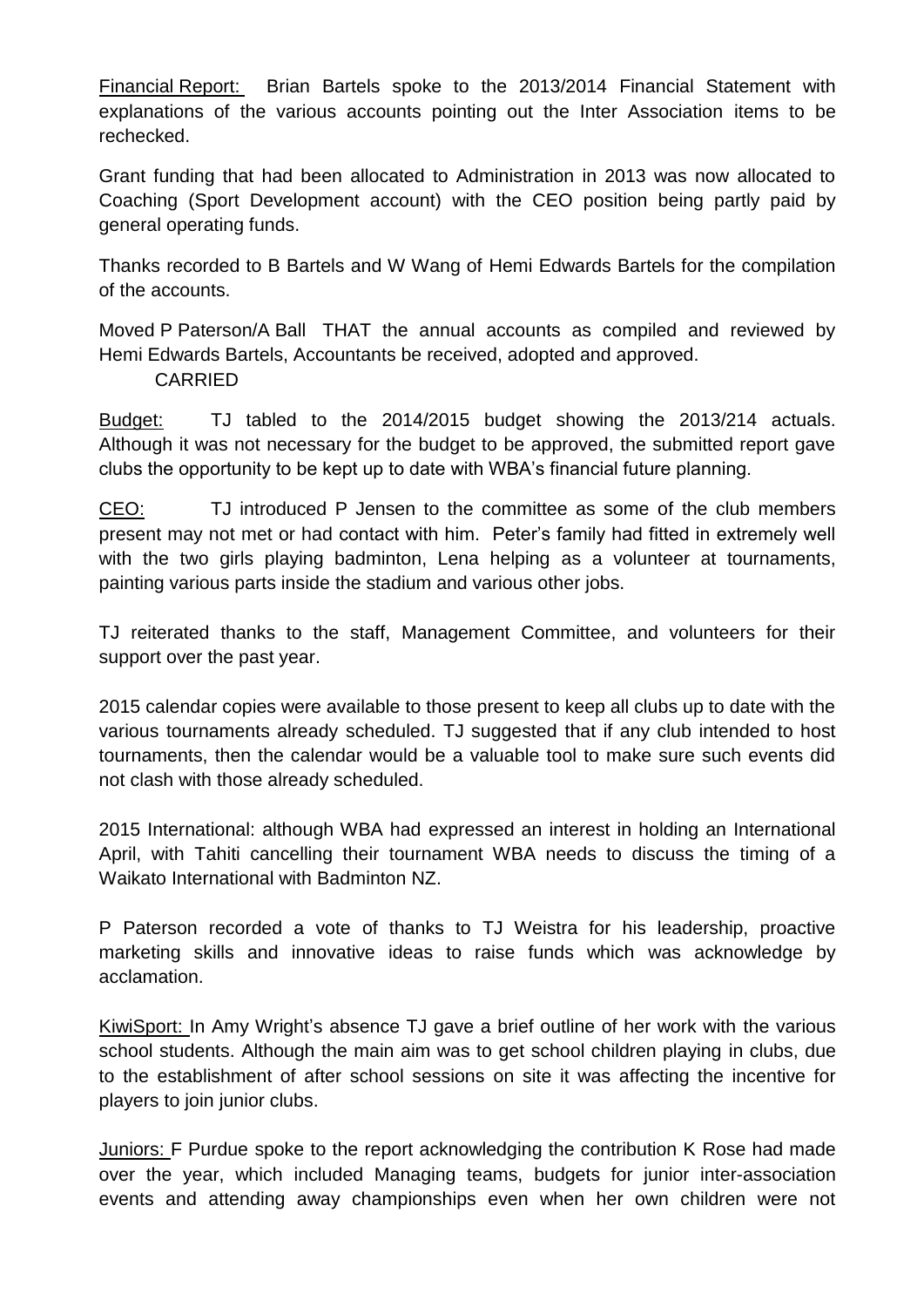participating. More parent helpers are desperately needed and something the WBA will have to work on.

The U15 & U17 teams had excellent results and both nationals and North Island championships. The winning and losing gave the juniors wider experiences beyond just participation. Thanks to P Jensen for his knowledge and coaching experience passed onto all juniors.

F Purdue expressed the thanks to parents and other volunteers who had supported the juniors in many ways particularly those who transported team members to other venues outside WBA facilities.

## Interclub:

P Hanton (first round) and Dwayne Irwin (both rounds) had handled the always challenging two rounds of Interclub tournaments without too many problems and with two junior teams in the 2014 season it was hoped that 2015 will see actual club junior teams instead of WBA Junior teams.

2014 saw the second year of the new format being 8 matches: 4 singles, 2 doubles and 2 mixed doubles. The results of the 2014 review on the format showed and even spread of those in favour of the new format and those who prefer to go back to the old system. This will be discussed further with club delegates in the lead up to the new season.

TJ gave thanks to both D Irwin and P Hanton for their contribution.

At this stage P Paterson gave recognition to the four 2014 NZ Commonwealth Games players from WBA which made up half of the New Zealand team.

Moved P Paterson/P Dallinger THAT the reports as per the Annual Reports distributed be accepted.

## CARRIED

Remits: P Paterson explained the two remits distributed to all clubs and also tabled which were to cover:

1. WBA Constitution restricts the Management Committee to employ/appoint people to cover positions that may or may not arise.

The Remit was put to the meeting and was unanimously approved.

Moved P Paterson/D Irwin THAT the Rule 10 (a) and (b) of the |Waikato Badminton Association Inc, constitution be removed and replaced by rule 10 being:

"*The Management Committee may at their discretion employ or appoint a person or persons to carry out certain duties required by the Association, at salaries or remunerations for such period of time, as may be deemed necessary."*

## CARRIED